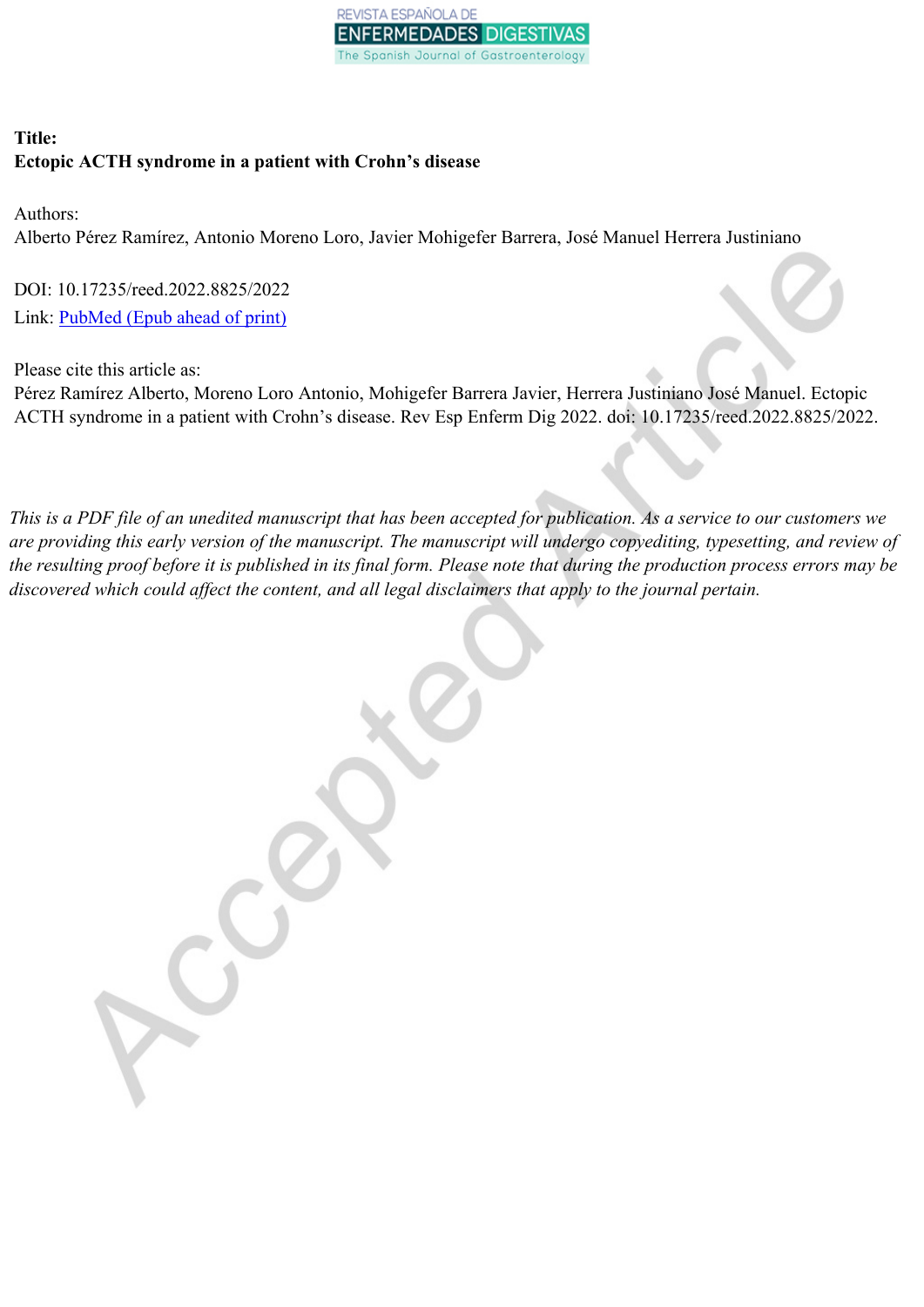

# **Ectopic ACTH syndrome in a patient with Crohn's disease**

# **Authors:**

- Alberto Pérez Ramírez. Servicio de Aparato Digestivo. Hospital Universitario Virgen del Rocío. Sevilla.
- Antonio Moreno Loro. Servicio de Aparato Digestivo. Hospital Universitario Virgen del Rocío. Sevilla.
- Javier Mohigefer Barrera. Servicio de Anatomía Patológica. Hospital Universitario Virgen del Rocío. Sevilla.
- José Manuel Herrera Justiniano. Servicio de Aparato Digestivo. Hospital Universitario Virgen del Rocío. Sevilla.

Correspondence author: Alberto Pérez Ramírez - albertoperez11500@gmail.com

Keywords: Neuroendocrine tumor. Cushing's syndrome. Crohn's disease.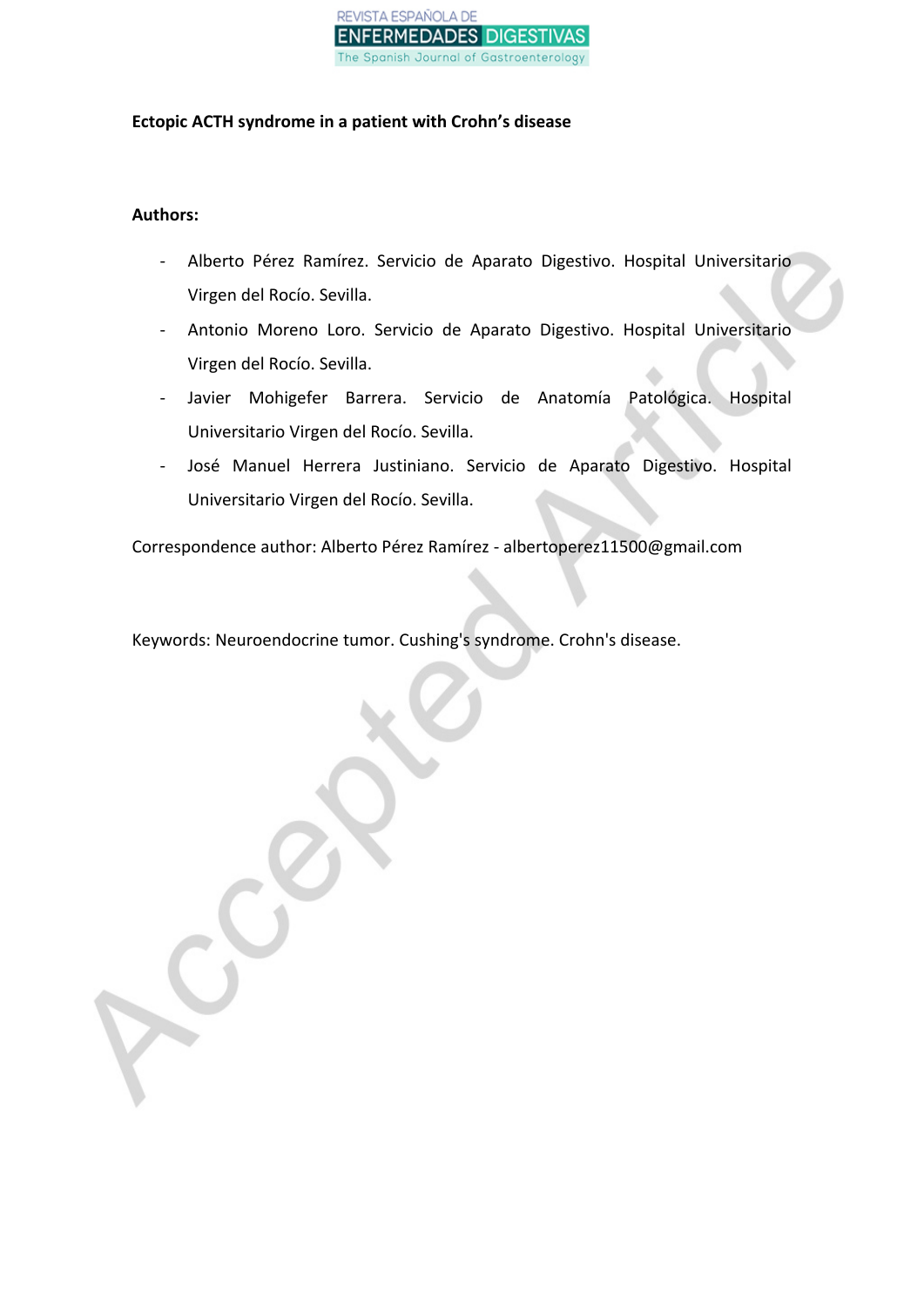

# **Introduction**

Inflammatory bowel disease (IBD) is associated with a higher risk of developing gastrointestinal neoplasms, among them adenocarcinoma is the most common subtype. Although less frequent, IBD patients also present higher incidence of neuroendocrine tumors (NETs) compared to the general population<sup>1</sup>.

# **Case report**

We describe the case of a 62-year-old man with ileal Crohn's disease (CD) treated with azathioprine since 2018 who continued with inflammatory activity with no further follow-up.

He consulted for abdominal pain and lower limbs edema. Laboratory tests revealed a moderate hypokalaemia (2.5 mEq/L) and a mild hyperbilirubinemia (1.33 mg/dl). Abdominal ultrasound showed multiple liver lesions suggestive of metastasis and signs of ileitis, with two abdominal collections adjacent to the ileum. These findings were confirmed by computerized tomography.

Corticosteroids and antibiotics were started with an improvement of abdominal symptoms and acute phase reactants. However, the patient suffered from hypernatremia, hypokalaemia, hyperglycaemia, and lower limbs edema.

Abdominal magnetic resonance imaging scan showed an asymmetric thickening of the ileum, that was suspected as the primary tumor, and the same metastatic liver lesions. Ileocolonoscopy showed typical signs of CD. Histopathological exam of liver biopsy showed infiltration of large-cell NET.

Blood adrenocorticotropic hormone (ACTH) levels were >1500 pg/mL, so an ectopic Cushing syndrome (CS) was suspected and treatment with ketoconazole was started.

An Octreoscan was requested but the patient had a destabilizing gastrointestinal bleeding that required multiple blood transfusions. The ileal tumor was suspected as the origin of the bleeding, and an urgent surgical resection was performed. The histopathological study of the resection specimen confirmed a grade 3 NET (well-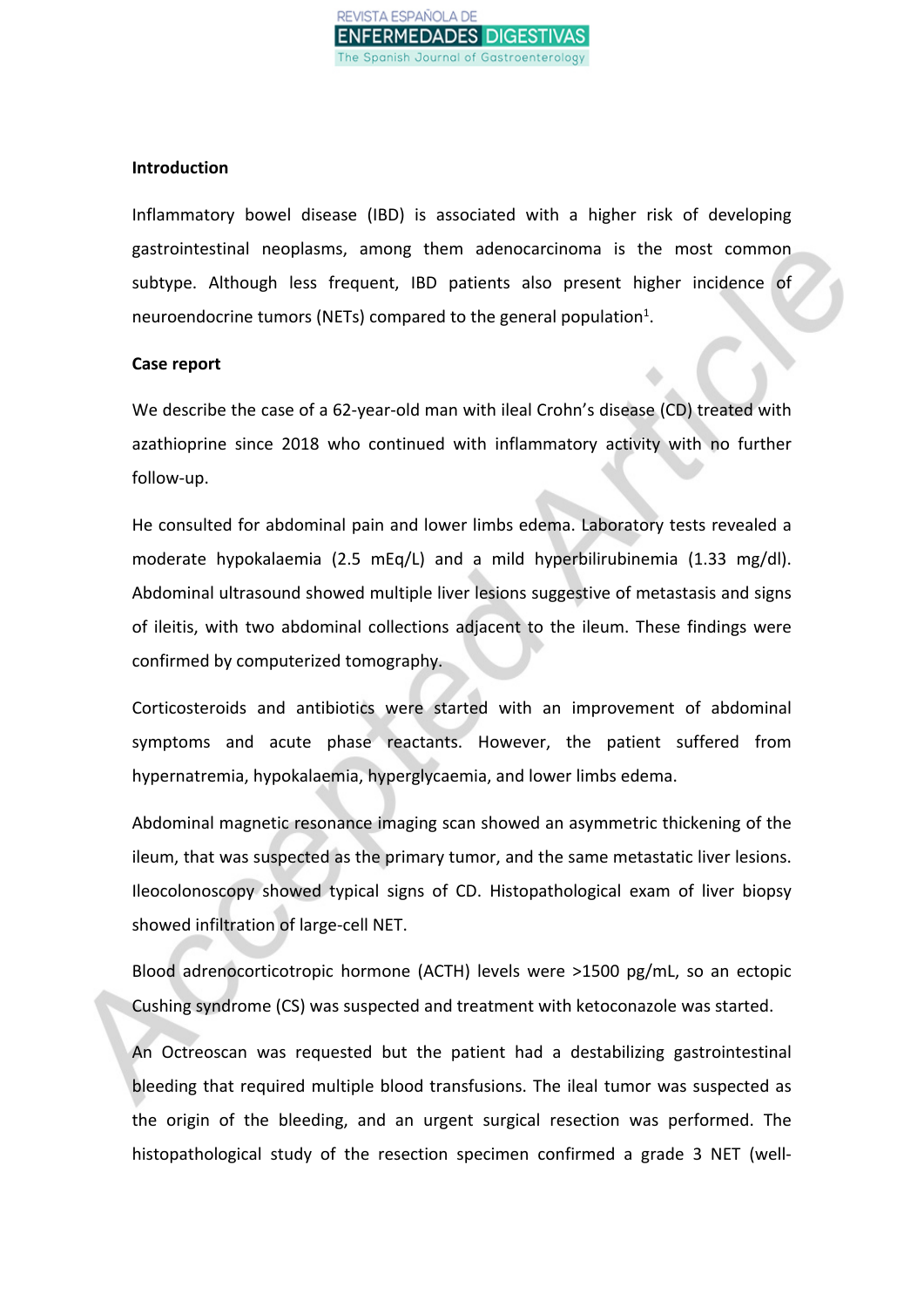

differentiated morphology with Ki-67 of 80%). After multiple postoperative complications, the patient died.

#### **Discussion**

NETs are a heterogeneous group of neoplasms whose most frequent location is the gastrointestinal tract and pancreas, followed by lungs<sup>2</sup>. Some differentiated NETs can rapidly proliferate and form distant metastasis. Given their low incidence, high heterogeneity and low index of suspicion, NETs remain a late-diagnosed entity in many  $cases^3$ .

Paraneoplastic Cushing syndrome (PCS) is caused by ectopic tumor production of ACTH or its releasing hormone (CRH). It accounts for 10% of CS cases. However, PCS is extremely rare in gastrointestinal NETs, but more common in pulmonary NETs and small-cell lung cancer<sup>3</sup>.

Metastatic jejunum and ileum NETs have a low survival rate, but resection of the primary tumor provides significant benefits. Nevertheless, PCS is associated with worse outcomes due to a higher complication rate<sup>4,5</sup>.

#### **Bibliography**

1.Pellino G, Marcellinaro R, Candilio G, De Fatico GS, Guadagno E, Campione S, Santangelo G, Reginelli A, Sciaudone G, Riegler G, Canonico S, Selvaggi F. The experience of a referral centre and literature overview of GIST and carcinoid tumours in inflammatory bowel diseases. Int J Surg. 2016 Apr;28 Suppl 1:S133-41. doi: 10.1016/j.ijsu.2015.12.051. Epub 2015 Dec 18. PMID: 26708852.

2. Pavel M, Öberg K, Falconi M, Krenning EP, Sundin A, Perren A, Berruti A; ESMO Guidelines Committee. Electronic address: clinicalguidelines@esmo.org. Gastroenteropancreatic neuroendocrine neoplasms: ESMO Clinical Practice Guidelines for diagnosis, treatment and follow-up. Ann Oncol. 2020 Jul;31(7):844-860. doi: 10.1016/j.annonc.2020.03.304. Epub 2020 Apr 6. PMID: 32272208.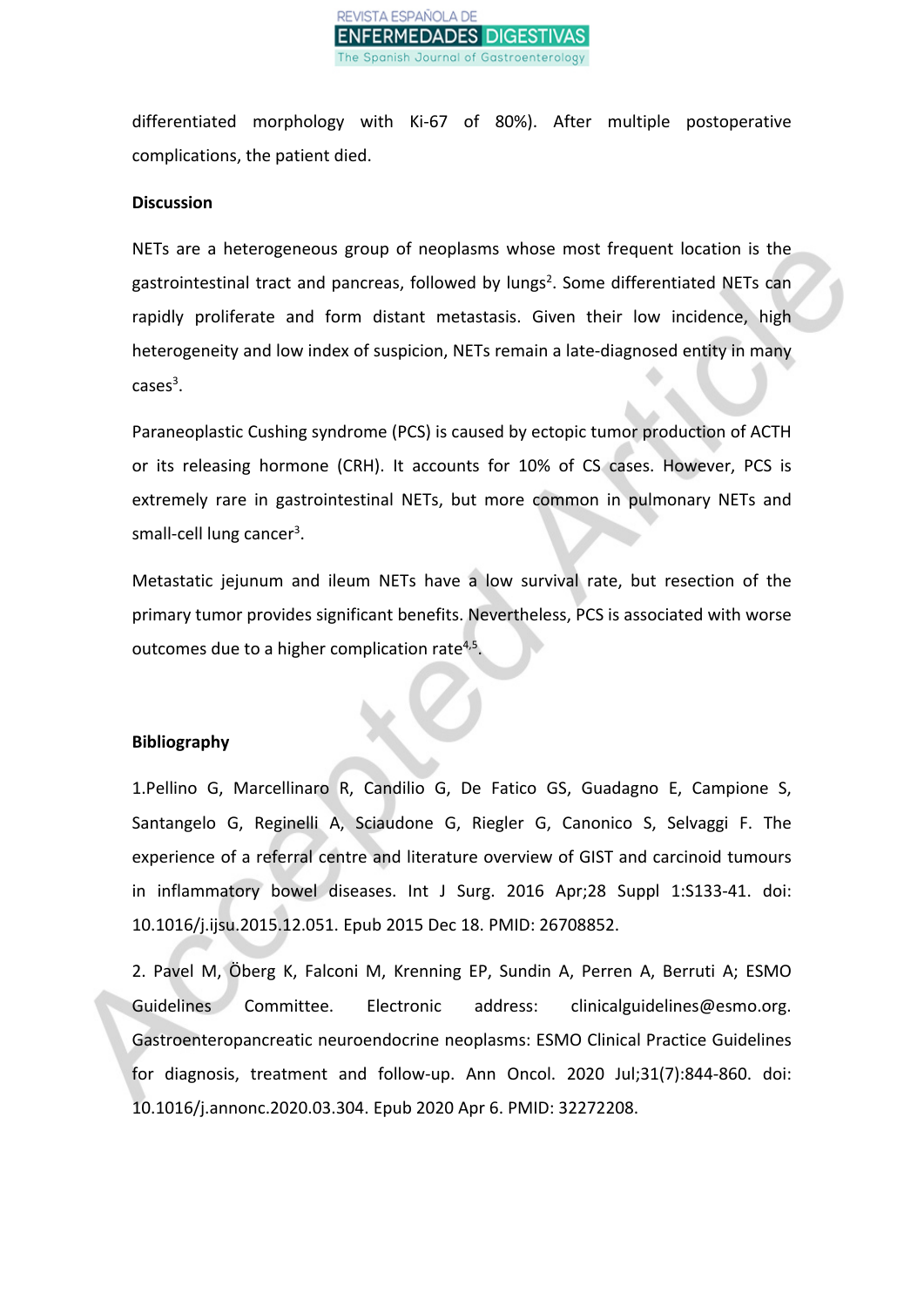

3. Mineur L, Boustany R, Vazquez L. Paraneoplastic Cushing Syndrome in Gastrointestinal Neuroendocrine Tumour. Case Rep Oncol. 2021 Sep 23;14(3):1407-1413. doi: 10.1159/000518316. PMID: 34720949; PMCID: PMC8525292.

4. Eriksson B, Klöppel G, Krenning E, Ahlman H, Plöckinger U, Wiedenmann B, et al. Consensus guidelines for the management of patients with digestive neuroendocrine tumors well-differentiated jejunal-ileal tumor/carcinoma. Neuroendocrinol. 2008;87((1)):8–19.

5. Shah CP, Mramba LK, Bishnoi R, Unnikrishnan A, Duff JM, Chandana SR, et al. Survival trends of metastatic small intestinal neuroendocrine tumor: a populationbased analysid of SEER database. J Gastrointest Oncol. 2019;10((5)):869–77.

#### **Figures**



Figure 1. Abdominal MRI shows an asymmetric tumoral thickening of the ileum (A). The histopathological study of the resection specimen showed a well-differentiated tumor with trabecular and insular architecture (B). Ki-67 staining was detected in 80% (C) and immunochemistry staining was positive for neuroendocrine markers: